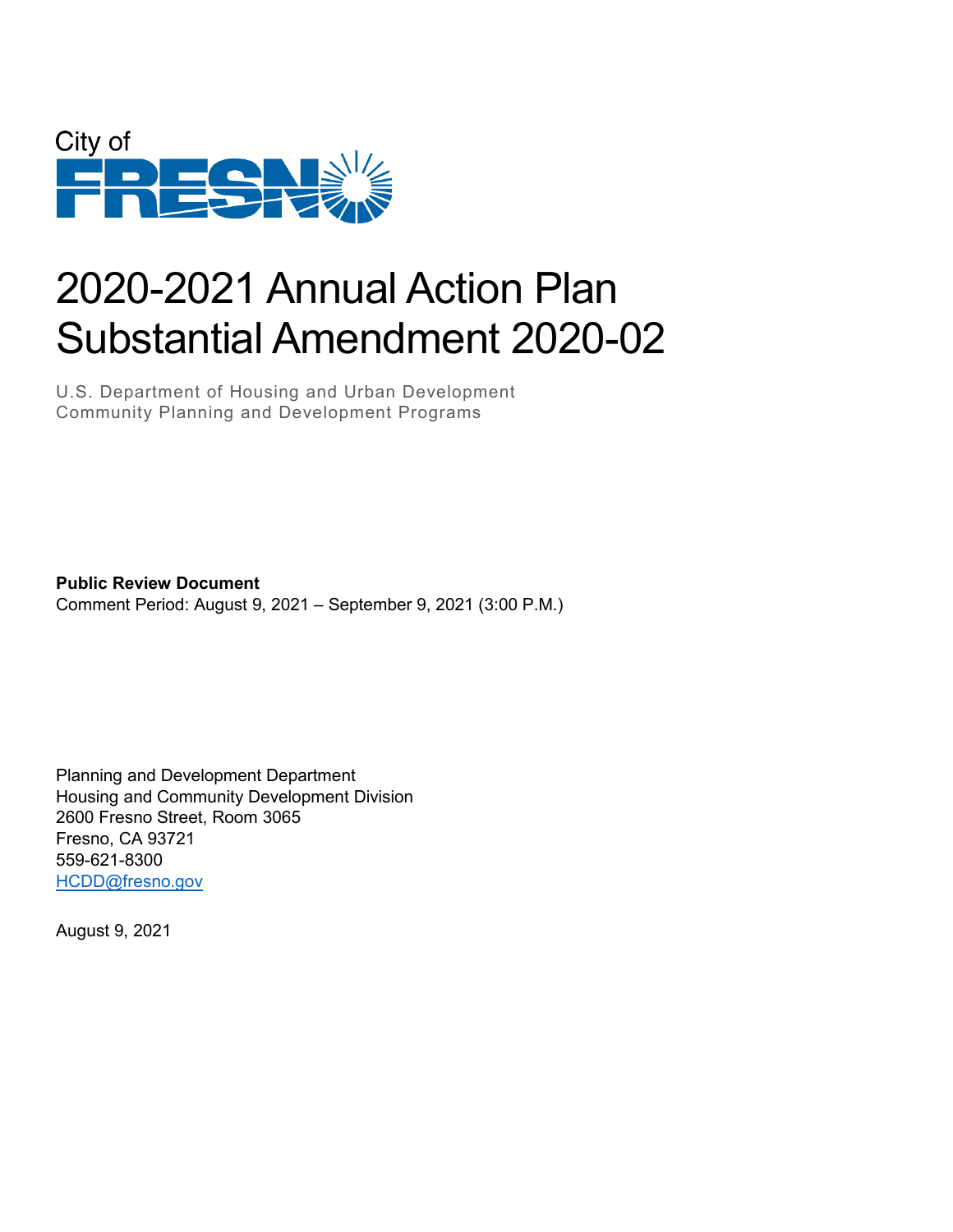# **This is a draft document that has been made available for public review and comment.**

The Public Comment Period will begin August 9, 2021 and conclude on September 9, 2021 at 3:00 P.M. Residents are encouraged to submit comments by one of the following methods:

#### **Submit Comments by Mail:**

City of Fresno Planning and Development Department Attn: Housing and Community Development Division 2600 Fresno Street Room 3065 Fresno CA 93721

#### **Submit Comments by Email:**

[HCDD@fresno.gov](mailto:HCDD@fresno.gov) Please include "Sub Amend 2020-02" in the subject line

### **Submit Comments by Phone:**

559-621-8300

#### **Submit Comments by TTY:** 559-621-8721

**Submit Comments by Fax:** 559-457-1579

### **Submit Comments Online:**

https://www.surveymonkey.com/r/5MVWPQD

The Substantial Amendment is scheduled for consideration by the Council of the City of Fresno at its September 16, 2021 meeting. For more information on the City Council meeting, visit www.fresno.gov/calendar.aspx and select the agenda for the meeting. The agenda will be posted at least 72 hours in advance. Accommodations are available upon request by contacting the office of the City Clerk at (559) 621-7650 or clerk@fresno.gov at least three business days prior to the meeting.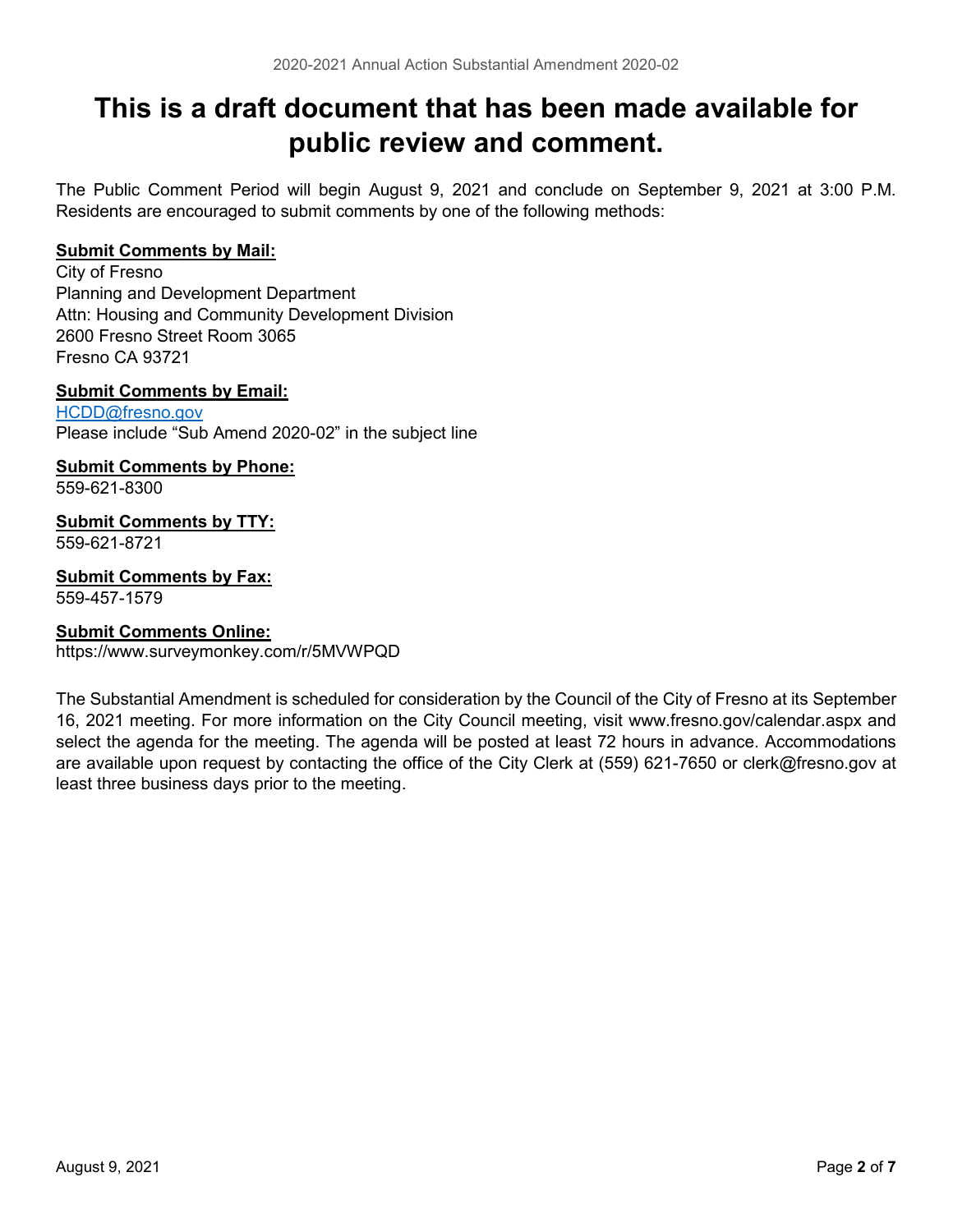### Contents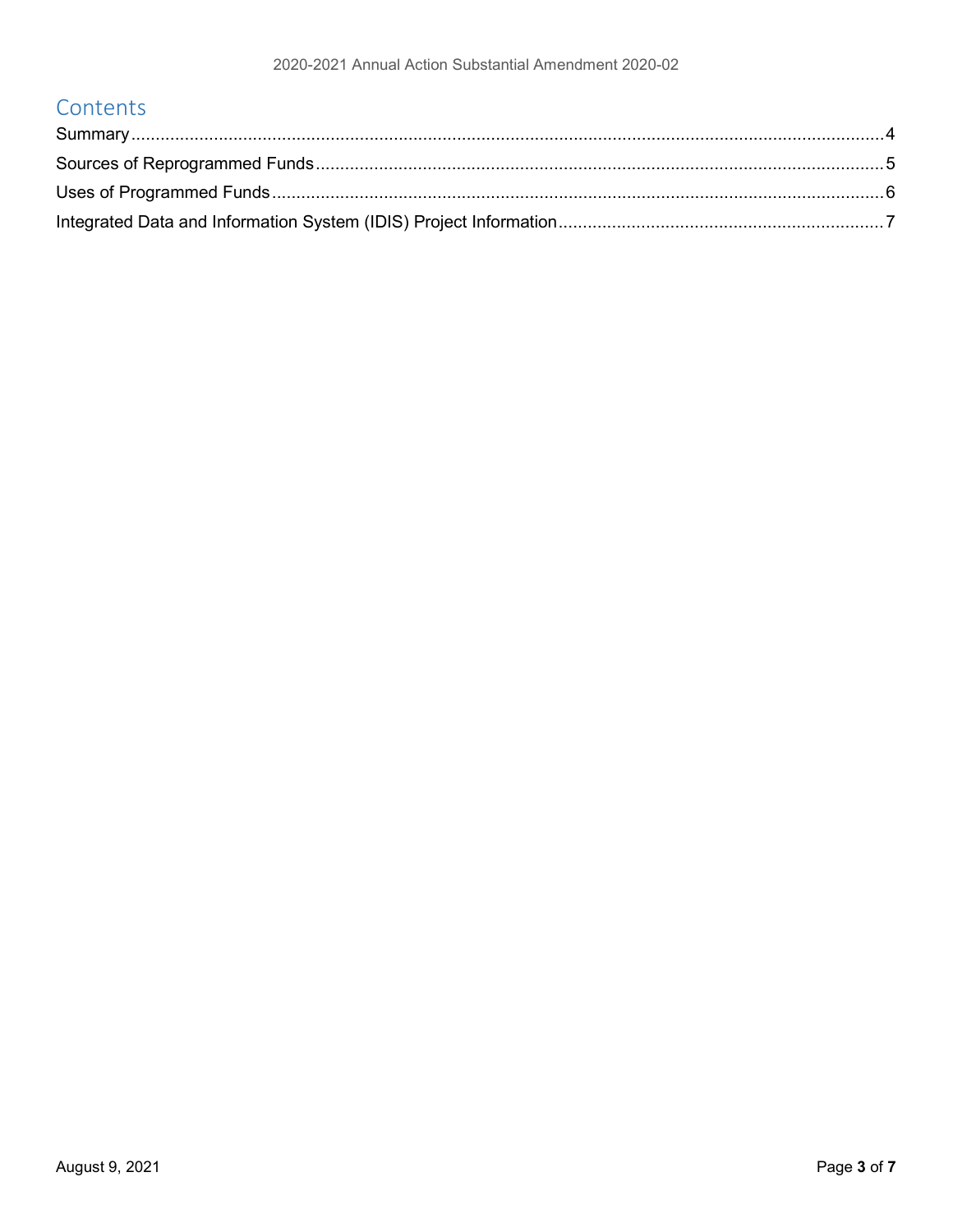### <span id="page-3-0"></span>**Summary**

The City of Fresno (City) is a federal entitlement community that receives annual allocations of HOME Investment Partnerships Program (HOME) funds from the U.S. Department of Housing and Urban Development (HUD). The City is required to prepare an Annual Action Plan detailing the uses of entitlement funds to meet its affordable housing and community development goals as outlined in its Consolidated Plan.

For Program Year 2020-2021, the City is proposing to make a substantial amendment to its submitted plan. The purpose of this substantial amendment is to allocate HOME program income for the City to develop affordable housing in areas of opportunity.

These efforts are in alignment with the City's 2020-2024 Consolidated Plan goal to increase development of lowincome and affordable housing in high opportunity areas.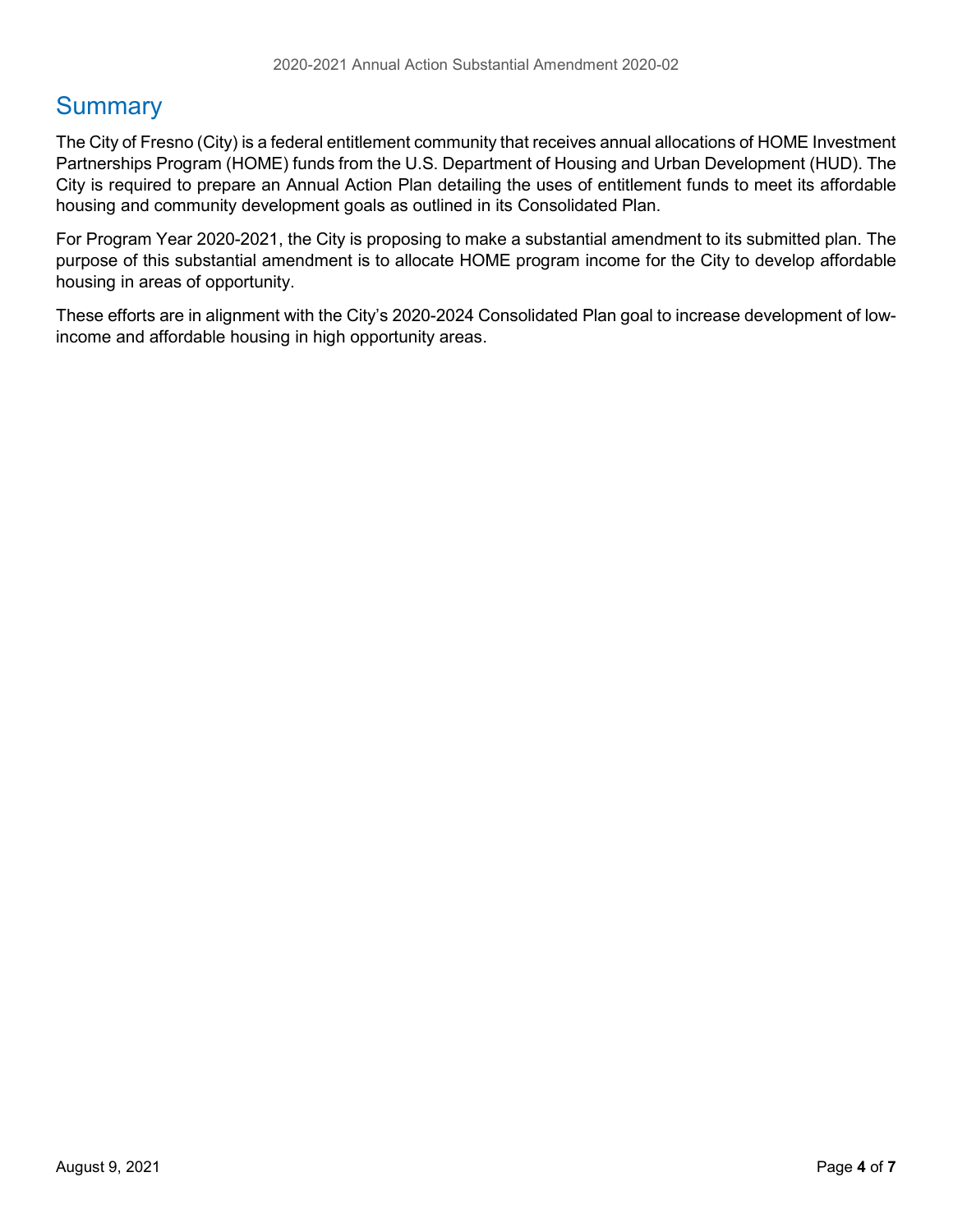# Sources of Reprogrammed Funds

Substantial Amendment 2020-02 will program \$1,159,704.42 of HOME program income funds for the development of affordable housing.

<span id="page-4-0"></span>

| <b>Entitlement</b><br><b>Grant</b>       | <b>Program</b><br>Year | <b>Action</b><br><b>Plan</b><br><b>Project</b> | <b>IDIS</b><br><b>Activity</b><br>ID<br><b>Number</b> | <b>Activity Name</b>                    | <b>Amount</b><br><b>Originally</b><br><b>Awarded</b><br>or<br><b>Allocated</b> | <b>Amount</b><br><b>Expended</b> | <b>Amount</b><br><b>Previously</b><br><b>Reprogrammed</b> | <b>Amount to Be</b><br>Reprogrammed |
|------------------------------------------|------------------------|------------------------------------------------|-------------------------------------------------------|-----------------------------------------|--------------------------------------------------------------------------------|----------------------------------|-----------------------------------------------------------|-------------------------------------|
| <b>HOME</b>                              | 2019                   | <b>NA</b>                                      | <b>NA</b>                                             | <b>NA</b><br><b>HOME Program Income</b> |                                                                                |                                  |                                                           | \$1,159,704.42                      |
| <b>Total Sources of Programmed Funds</b> |                        |                                                |                                                       |                                         |                                                                                |                                  | \$1,159,704.42                                            |                                     |

|  |  |  |  | Table 1 - Source of Programmed Funds |  |
|--|--|--|--|--------------------------------------|--|
|--|--|--|--|--------------------------------------|--|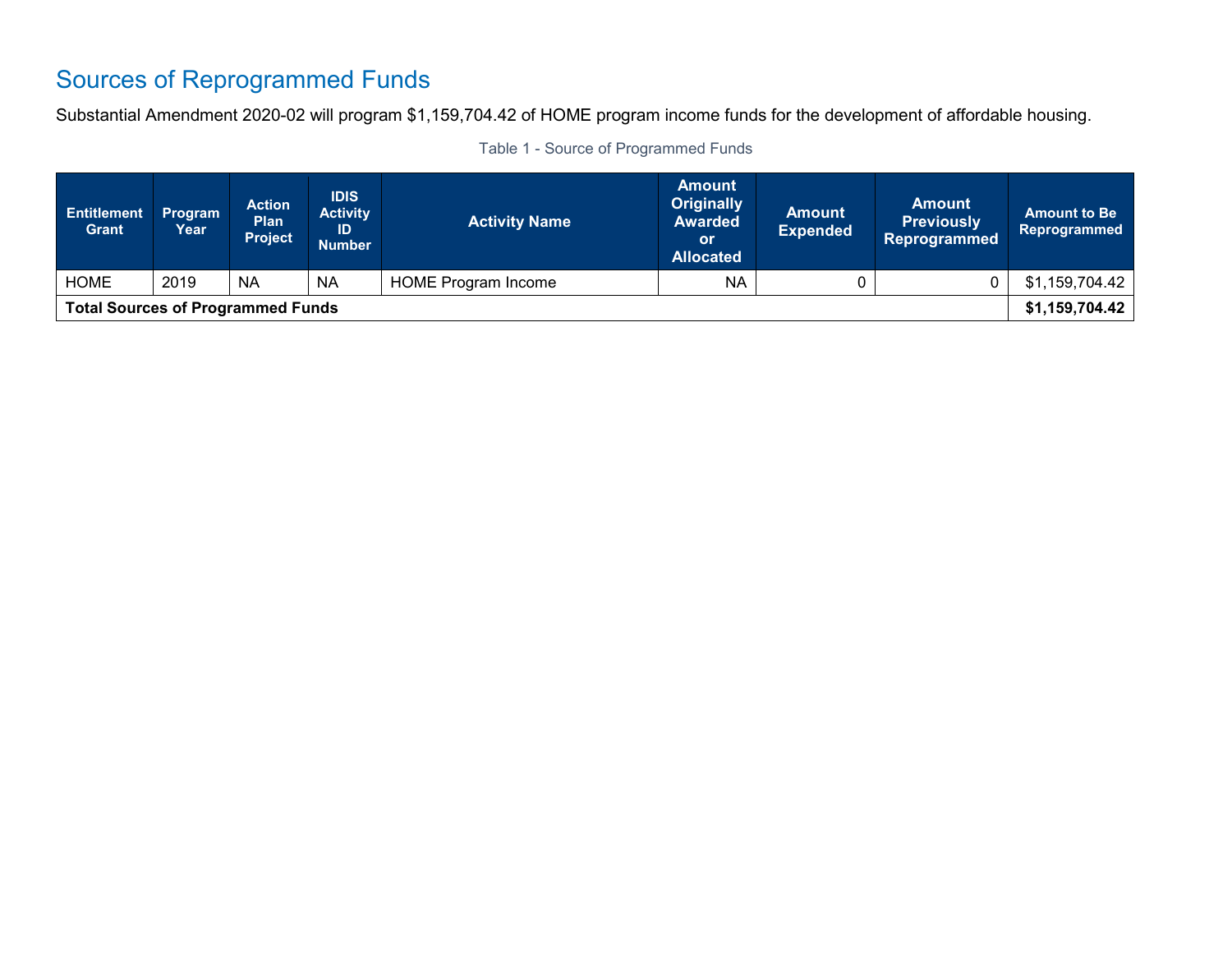# <span id="page-5-0"></span>Uses of Programmed Funds

The City is proposing to utilize the HOME program income toward the development of affordable housing in areas of opportunity. Additional detail is provided in the tables below.

| <b>Entitlement</b><br><b>Grant</b>     | Program<br>Year | <b>Action</b><br><b>Plan</b><br><b>Project</b> | <b>IDIS</b><br><b>Activity</b><br>ID<br><b>Number</b> | <b>Activity Name</b>                                         | <b>Proposed</b><br><b>Funding</b> |
|----------------------------------------|-----------------|------------------------------------------------|-------------------------------------------------------|--------------------------------------------------------------|-----------------------------------|
| <b>HOME</b>                            | 2020            | 20                                             | <b>TBD</b>                                            | Development of affordable housing in areas of<br>opportunity | \$1,159,704.42                    |
| <b>Total Uses of Programmed Funds:</b> |                 |                                                |                                                       | \$1,159,704.42                                               |                                   |

|  |  | Table 2: Uses of Programmed Funds |  |
|--|--|-----------------------------------|--|
|  |  |                                   |  |